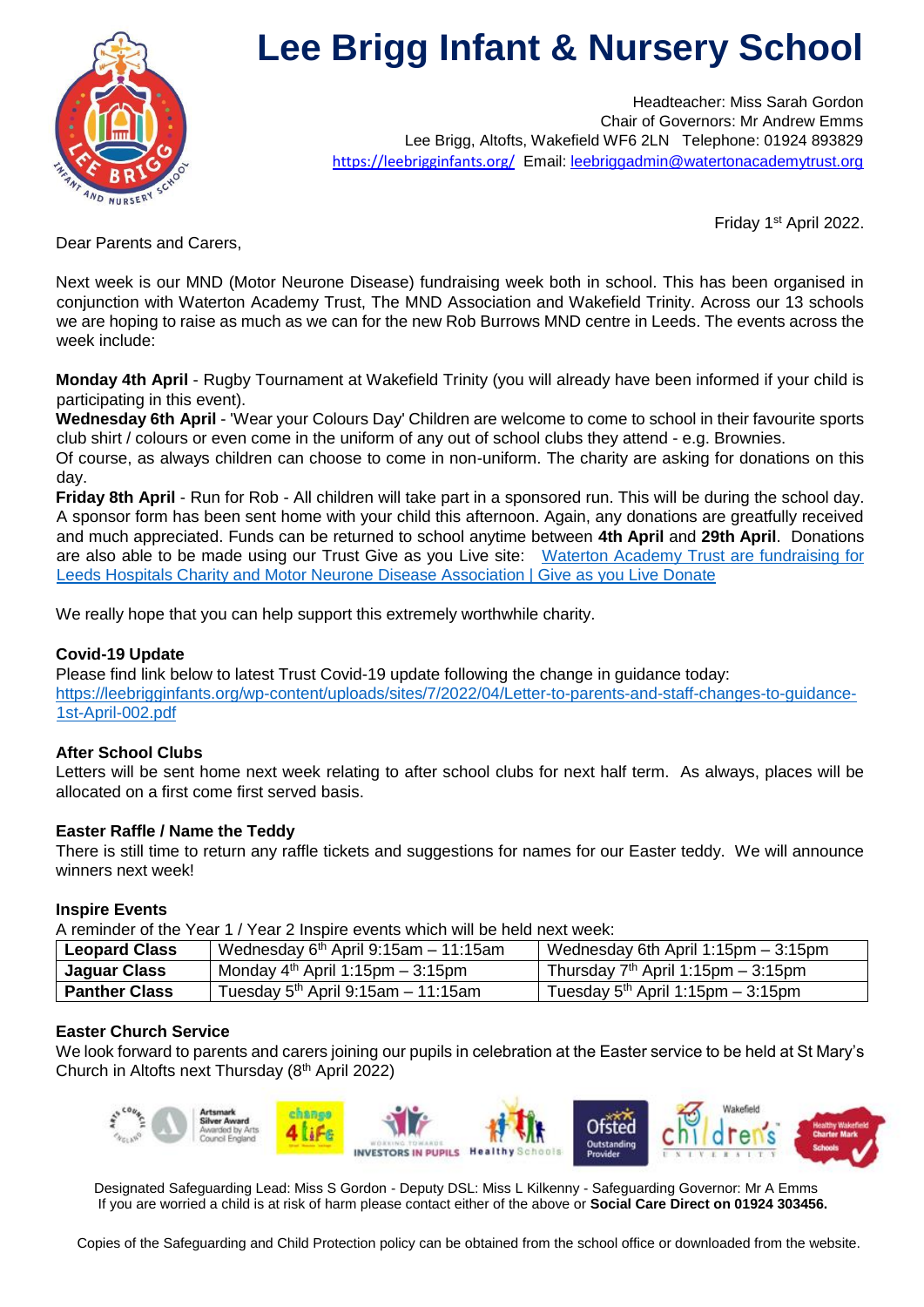

# **Lee Brigg Infant & Nursery School**

Headteacher: Miss Sarah Gordon Chair of Governors: Mr Andrew Emms Lee Brigg, Altofts, Wakefield WF6 2LN Telephone: 01924 893829 <https://leebrigginfants.org/> Email: leebriggadmin@watertonacademytrust.org

# **Upcoming Dates**

| Monday 4 <sup>th</sup> April 2022    | Rugby Tournament - MND Fundraising Week                                                |
|--------------------------------------|----------------------------------------------------------------------------------------|
| Wednesday 6 <sup>th</sup> April 2022 | Club Colours Day - MND Fundraising Week                                                |
| Thursday 7 <sup>th</sup> April 2022  | 10am Easter service at St Mary's Church (Year 1 / Year 2) - Parents and Carers welcome |
| Friday 8 <sup>th</sup> April 2022    | Run for Rob - MND Fundraising Week                                                     |
| Friday 8 <sup>th</sup> April 2022    | <b>School Closes for Easter</b>                                                        |
| Monday 25 <sup>th</sup> April 2022   | <b>School Reopens</b>                                                                  |
| Monday 2 <sup>nd</sup> May 2022      | School Closed - May Day (Bank Holiday)                                                 |
| Friday 27th May 2022                 | School Closes for Half Term                                                            |
| Monday 6 <sup>th</sup> June 2022     | <b>School Reopens</b>                                                                  |
| Friday 22 <sup>nd</sup> July 2022    | <b>School Closes for Summer</b>                                                        |

# **The menu next week will be as follows:**

Please note due to capacity issues at our cooking kitchen a restricted menu will be in place next week

| <b>Monday</b>                                                             | <b>Tuesday</b>        | Wednesday             | <b>Thursday</b>       | <b>Friday</b>         |
|---------------------------------------------------------------------------|-----------------------|-----------------------|-----------------------|-----------------------|
| Margherita Pizza                                                          | Chicken Curry with    | Roast Gammon,         | Fish Fingers & Chips  | Beef Burger in a Bun  |
| with Potato Wedges                                                        | Rice                  | Yorkshire Pudding,    | with Tomato Ketchup   | with Wedges           |
|                                                                           |                       | Gravy & Roast         |                       |                       |
|                                                                           |                       | <b>Potatoes</b>       |                       |                       |
| Quorn Burger with                                                         | Cheese & Tomato       |                       |                       |                       |
| <b>Potatoes</b>                                                           | Pasta                 |                       |                       |                       |
| Ham or cheese                                                             | Ham or cheese         | Ham or cheese         | Ham or cheese         | Ham or cheese         |
| sandwich                                                                  | sandwich              | sandwich              | sandwich              | sandwich              |
| *sandwiches will now be made using sliced bread as opposed to breadcakes* |                       |                       |                       |                       |
| A selection of filled                                                     | A selection of filled | A selection of filled | A selection of filled | A selection of filled |
| jacket potatoes                                                           | jacket potatoes       | jacket potatoes       | jacket potatoes       | jacket potatoes       |

## **Stars of the Week**

Every week two children from each class are nominated as *Stars of the Week* in recognition of their hard work, achievement and progress. Our stars of the week this week are:

| $\frac{1}{2}$ . The complete the control of the production of the control of the moon drop. |         |                                                                                     |
|---------------------------------------------------------------------------------------------|---------|-------------------------------------------------------------------------------------|
| Tiger class HT:                                                                             | Dexter  | For showing great resilience with his artwork                                       |
| Tiger class HT:                                                                             | Riley   | For fantastic ball skills in PE                                                     |
| Tiger class LT/KG:                                                                          | Georgia | For showing resilience when riding a bike                                           |
| Tiger class LT/KG:                                                                          | Grayson | For fantastic effort in phonics                                                     |
| Leopard class:                                                                              | Max     | For creating a fantastic collage design in art                                      |
| Leopard class:                                                                              | Lexie   | For fantastic reading of longer words in phonics                                    |
| Jaguar class:                                                                               | Avelina | For a fantastic improvement with the neatness of her handwriting                    |
| Jaguar class:                                                                               | Noah    | For great perseverance with his reading                                             |
| Panther class:                                                                              | Thomas  | For brilliant letter writing this week                                              |
| Panther class:                                                                              | Alex    | For confidently telling the time to o'clock, half past, quarter to and quarter past |



Designated Safeguarding Lead: Miss S Gordon - Deputy DSL: Miss L Kilkenny - Safeguarding Governor: Mr A Emms If you are worried a child is at risk of harm please contact either of the above or **Social Care Direct on 01924 303456.**

Copies of the Safeguarding and Child Protection policy can be obtained from the school office or downloaded from the website.